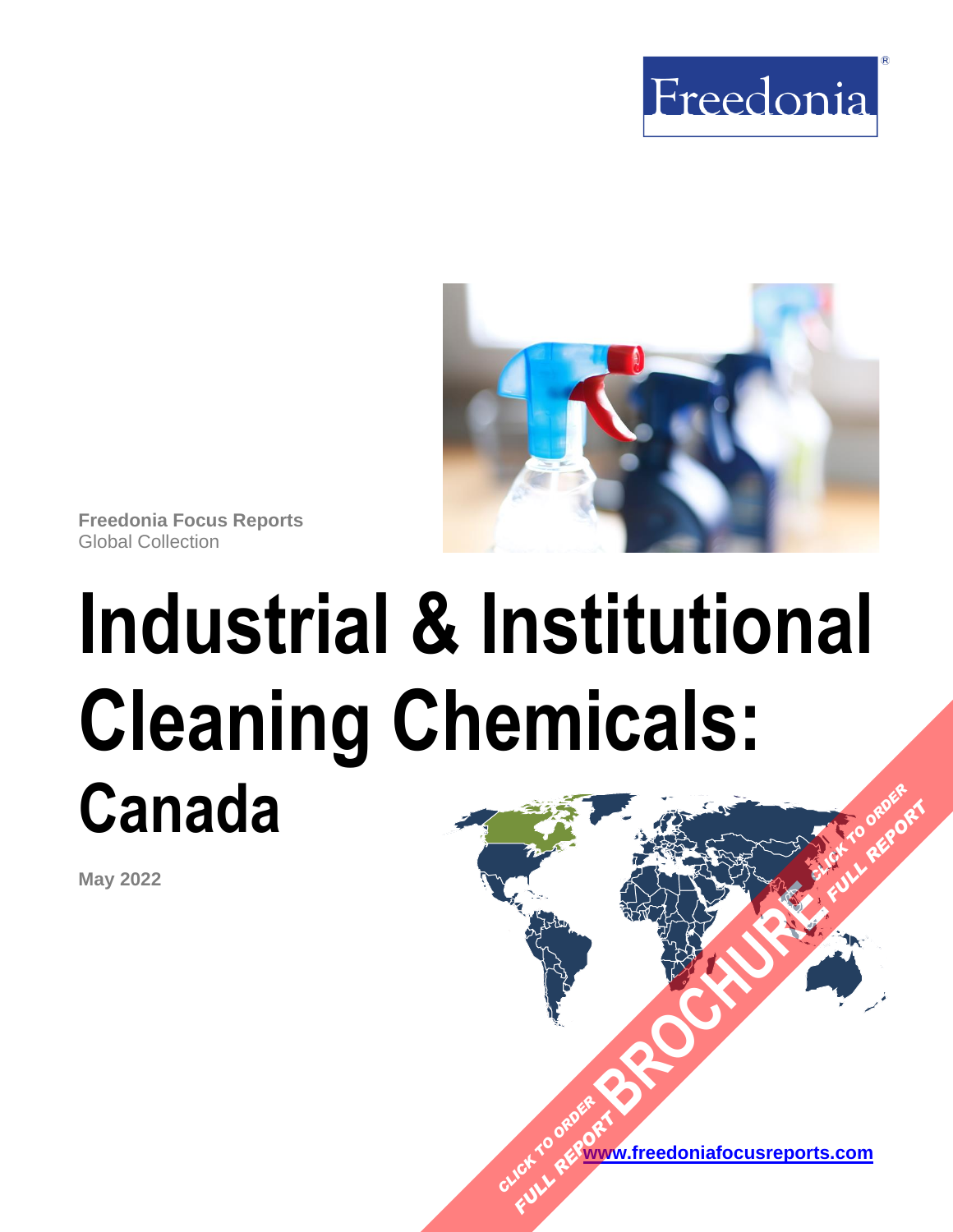# **Table of Contents**

|    | 1. Highlights                       | 3              |
|----|-------------------------------------|----------------|
|    | 2. Market Environment               | 4              |
|    | <b>Historical Trends</b>            | 4              |
|    | Key Economic Indicators             | 6              |
|    | COVID-19 Impact                     | $\overline{7}$ |
|    | <b>Sustainability Initiatives</b>   | 9              |
|    | North America Regional Outlook      | 10             |
| 3. | <b>Segmentation &amp; Forecasts</b> | 12             |
|    | Products                            | 12             |
|    | <b>General Purpose</b>              | 13             |
|    | <b>Floor Care</b>                   | 14             |
|    | Warewashing                         | 14             |
|    | <b>Vehicle Care</b>                 | 15             |
|    | Disinfectants & Sanitizers          | 16             |
|    | Laundry Care                        | 17             |
|    | <b>Other Products</b>               | 17             |
|    | <b>Markets</b>                      | 19             |
|    | Commercial                          | 20             |
|    | Manufacturing                       | 21             |
|    | Institutional & Governmental        | 22             |
|    | 4. Industry Structure               | 24             |
|    | <b>Industry Characteristics</b>     | 24             |
|    | <b>Market Leaders</b>               | 25             |
|    | Diversey                            | 26             |
|    | Ecolab                              | 27             |
|    | <b>Guardian Chemicals</b>           | 27             |
|    | 5. About This Report                | 29             |
|    | Scope                               | 29             |
|    | Sources                             | 30             |
|    | <b>Industry Codes</b>               | 30             |
|    | Freedonia Methodology               | 30             |
|    | Resources                           | 32             |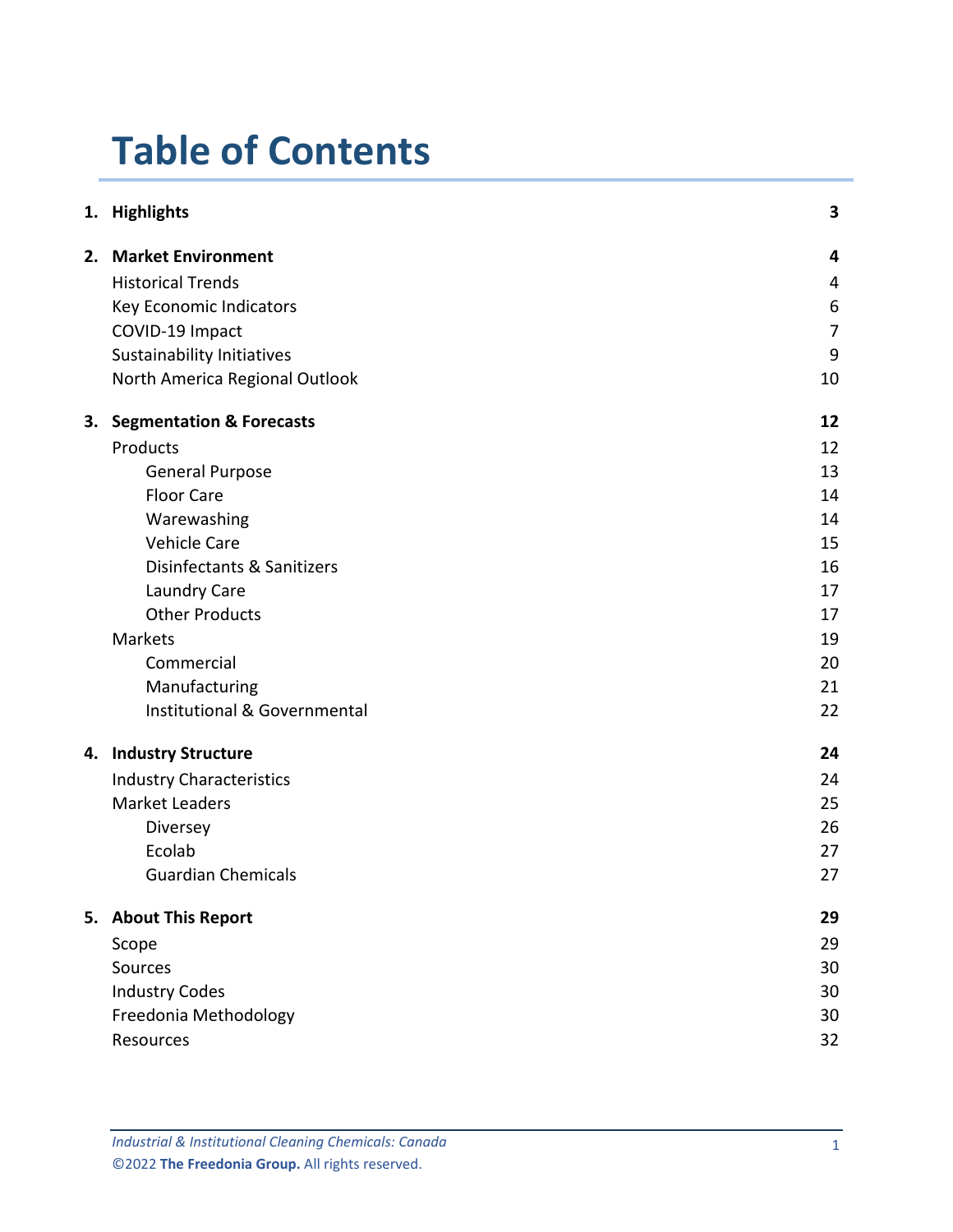# **List of Tables & Figures**

| Figure 1   Canada: Key Trends in Industrial & Institutional Cleaning Chemical Demand, 2021 - 2026         | 3  |
|-----------------------------------------------------------------------------------------------------------|----|
| Figure 2   Canada: Industrial & Institutional Cleaning Chemical Demand Trends, 2011 - 2021                |    |
| Table 1   Canada: Key Indicators for I&I Cleaning Chemical Demand, 2011 - 2026 (2019US\$ bil)             | 6  |
| Figure 3   North America: Industrial & Institutional Cleaning Chemical Demand by Country, 2021 (%)        | 10 |
| Figure 4   Canada: Industrial & Institutional Cleaning Chemical Demand by Product, 2011 - 2026 (US\$ mil) | 12 |
| Table 2   Canada: Industrial & Institutional Cleaning Chemical Demand by Product, 2011 - 2026 (US\$ mil)  | 12 |
| Figure 5   Canada: Industrial & Institutional Cleaning Chemical Demand by Product, 2011 - 2026 (%)        | 18 |
| Figure 6   Canada: Industrial & Institutional Cleaning Chemical Demand by Market, 2011 - 2026 (US\$ mil)  | 19 |
| Table 3   Canada: Industrial & Institutional Cleaning Chemical Demand by Market, 2011 - 2026 (US\$ mil)   | 19 |
| Figure 7   Canada: Industrial & Institutional Cleaning Chemical Demand by Market, 2011 - 2026 (%)         | 23 |
| Table 4   Canada: Selected Suppliers to the Industrial & Institutional Cleaning Chemical Market           | 25 |
| Table 5   NAICS & SIC Codes Related to Industrial & Institutional Cleaning Chemicals                      | 30 |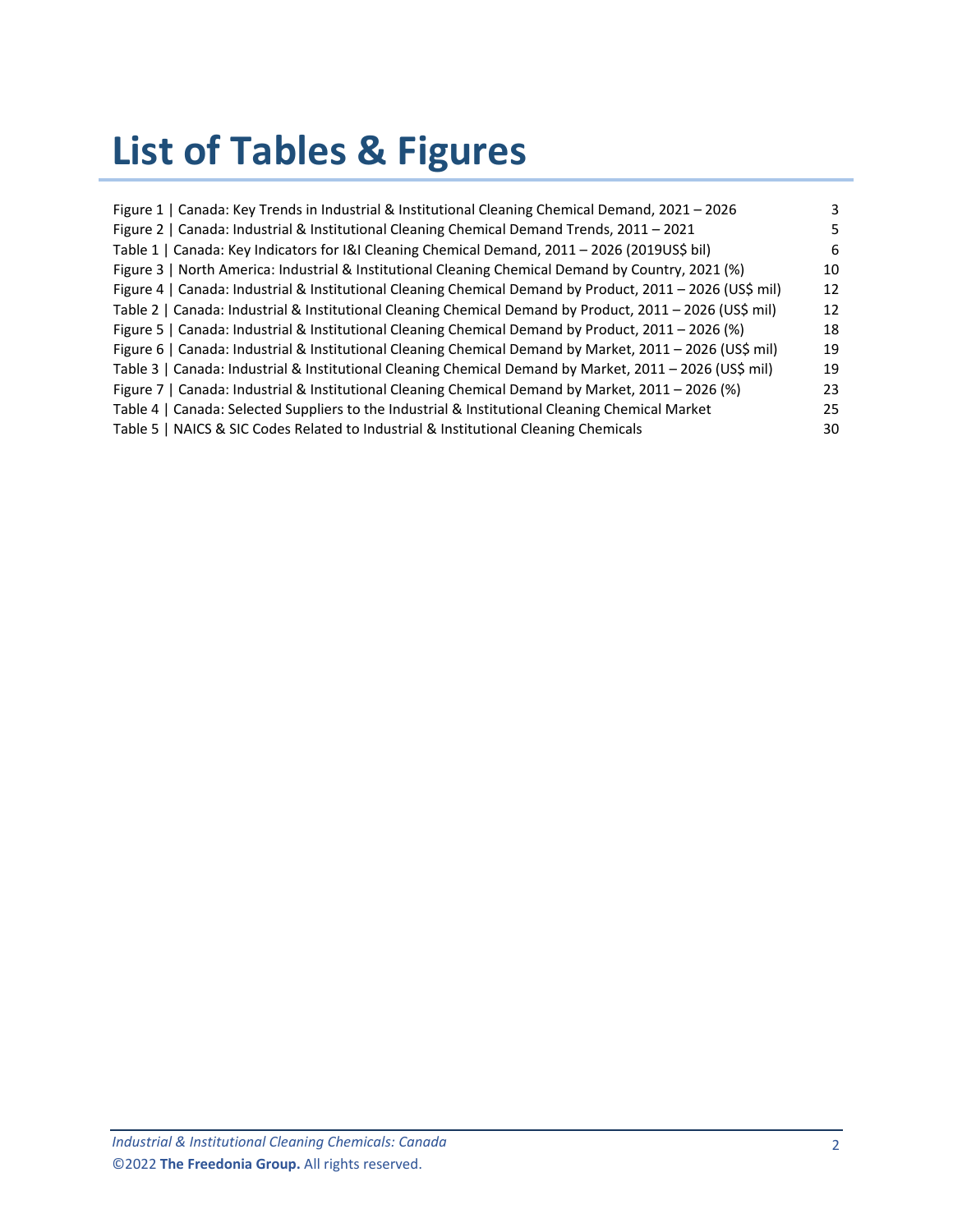# <span id="page-3-0"></span>**5. About This Report**

## <span id="page-3-1"></span>**Scope**

This report forecasts to 2026 industrial and institutional (I&I) cleaning chemical demand in nominal US dollars at the manufacturer level in Canada. Total demand is segmented by product in terms of:

- general purpose cleaners
- floor care products
- warewashing products
- vehicle care products
- disinfectants and sanitizers
- laundry care products
- other products such as furniture polishes, glass and oven cleaners, and grease trap solvents and drain openers

Total demand is also segmented by market as follows:

- commercial
- manufacturing
- institutional and governmental

To illustrate historical trends, total demand is provided in annual series from 2011 to 2021; the various segments are reported at five-year intervals for 2011, 2016, and 2021.

For the purposes of this report, the term "I&I cleaning chemicals" describes chemicals used in cleaning products designed for use in the commercial, manufacturing, institutional, and government markets. Excluded from coverage in this report are all household cleaning products and consumer car wash products.

For any given historical year, US dollar amounts are obtained from values expressed in the applicable local currency. These local currency values are converted to US dollars at the average annual exchange rate for that year. For forecast years, the US dollar amounts assume the same annual exchange rate as that prevailing in 2020.

Key macroeconomic indicators are also provided with quantified trends. Other various topics, including profiles of pertinent leading companies, are covered in this report. A full outline of report items by page is available in the Table of Contents.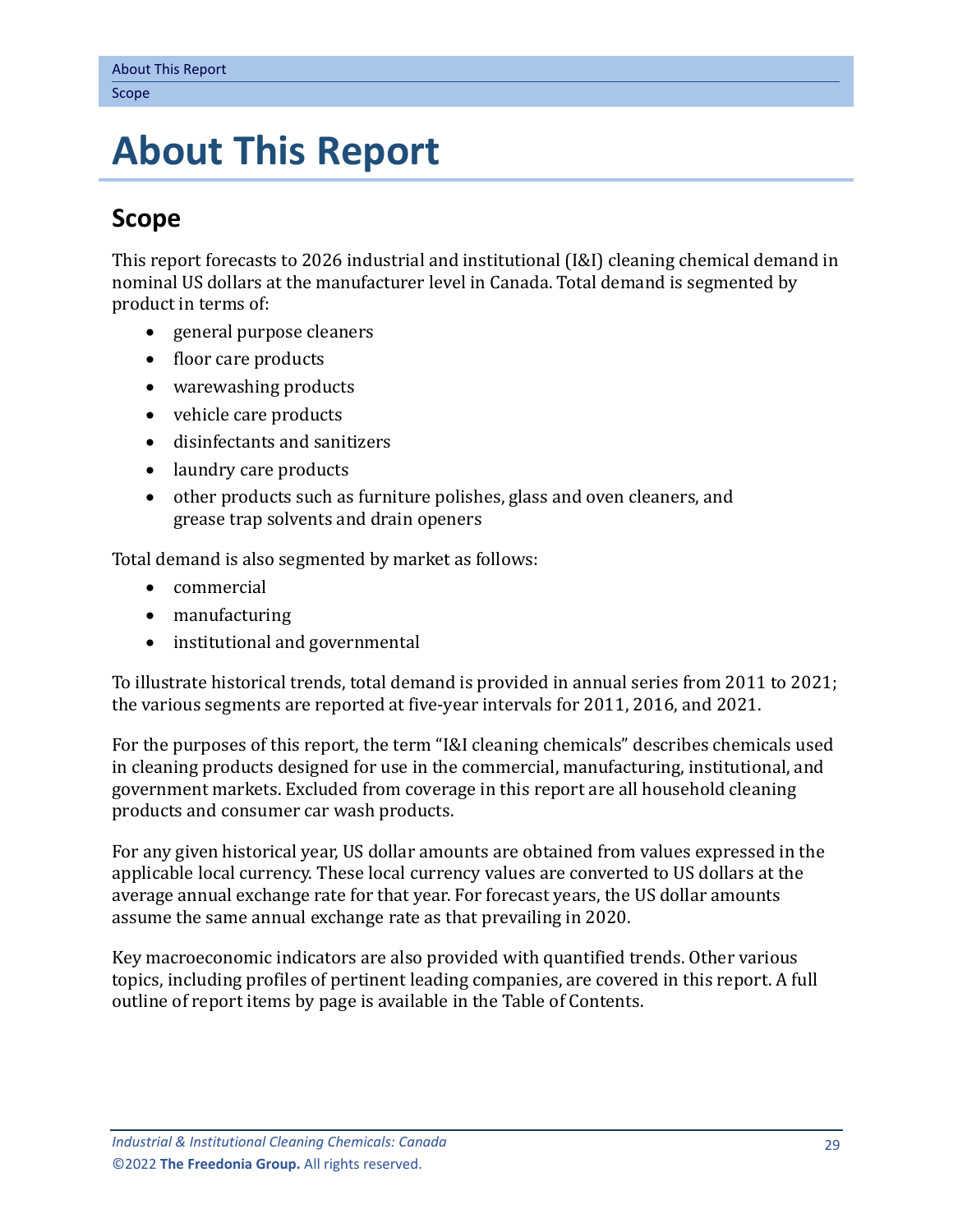## <span id="page-4-0"></span>**Sources**

*Industrial & Institutional Cleaning Chemicals: Canada* (FA35052) is based on *[Global](http://www.freedoniagroup.com/DocumentDetails.aspx?ReferrerId=FL-FOCUS&studyid=4396)  [Industrial & Institutional \(I&I\) Cleaning Chemicals,](http://www.freedoniagroup.com/DocumentDetails.aspx?ReferrerId=FL-FOCUS&studyid=4396)* a comprehensive industry study published by The Freedonia Group. Reported findings represent the synthesis and analysis of data from various primary, secondary, macroeconomic, and demographic sources, such as:

- firms participating in the industry, and their suppliers and customers
- government/public agencies
- intergovernmental and non-governmental organizations
- trade associations and their publications
- the business and trade press
- indicator forecasts by The Freedonia Group
- the findings of other reports and studies by The Freedonia Group

Specific sources and additional resources are listed in the Resources section of this publication for reference and to facilitate further research.

# <span id="page-4-1"></span>**Industry Codes**

<span id="page-4-3"></span>

| Table 5   NAICS & SIC Codes Related to Industrial & Institutional Cleaning Chemicals |                                                |                                           |                                                               |  |  |  |
|--------------------------------------------------------------------------------------|------------------------------------------------|-------------------------------------------|---------------------------------------------------------------|--|--|--|
| <b>NAICS/SCIAN 2017</b>                                                              |                                                | <b>SIC</b>                                |                                                               |  |  |  |
| North American Industry Classification System                                        |                                                | <b>Standard Industrial Classification</b> |                                                               |  |  |  |
| 325199                                                                               | All other basic organic chemical manufacturing | 2841                                      | Soap and other detergents, except specialty cleaners          |  |  |  |
| 325611                                                                               | Soap and other detergent manufacturing         | 2842                                      | Specialty cleaning, polishing, and sanitation<br>preparations |  |  |  |
| 325612                                                                               | Polish and other sanitation good manufacturing | 2869                                      | Industrial organic chemicals, not elsewhere classified        |  |  |  |
|                                                                                      |                                                | 3291                                      | Abrasive products                                             |  |  |  |
|                                                                                      |                                                | 5169                                      | Chemicals and allied products, not elsewhere<br>classified    |  |  |  |

Source: US Census Bureau

# <span id="page-4-2"></span>**Freedonia Methodology**

The Freedonia Group, a subsidiary of MarketResearch.com, has been in business for more than 30 years and in that time has developed a comprehensive approach to data analysis that takes into account the variety of industries covered and the evolving needs of our customers.

Every industry presents different challenges in market sizing and forecasting, and this requires flexibility in methodology and approach. Freedonia methodology integrates a variety of quantitative and qualitative techniques to present the best overall picture of a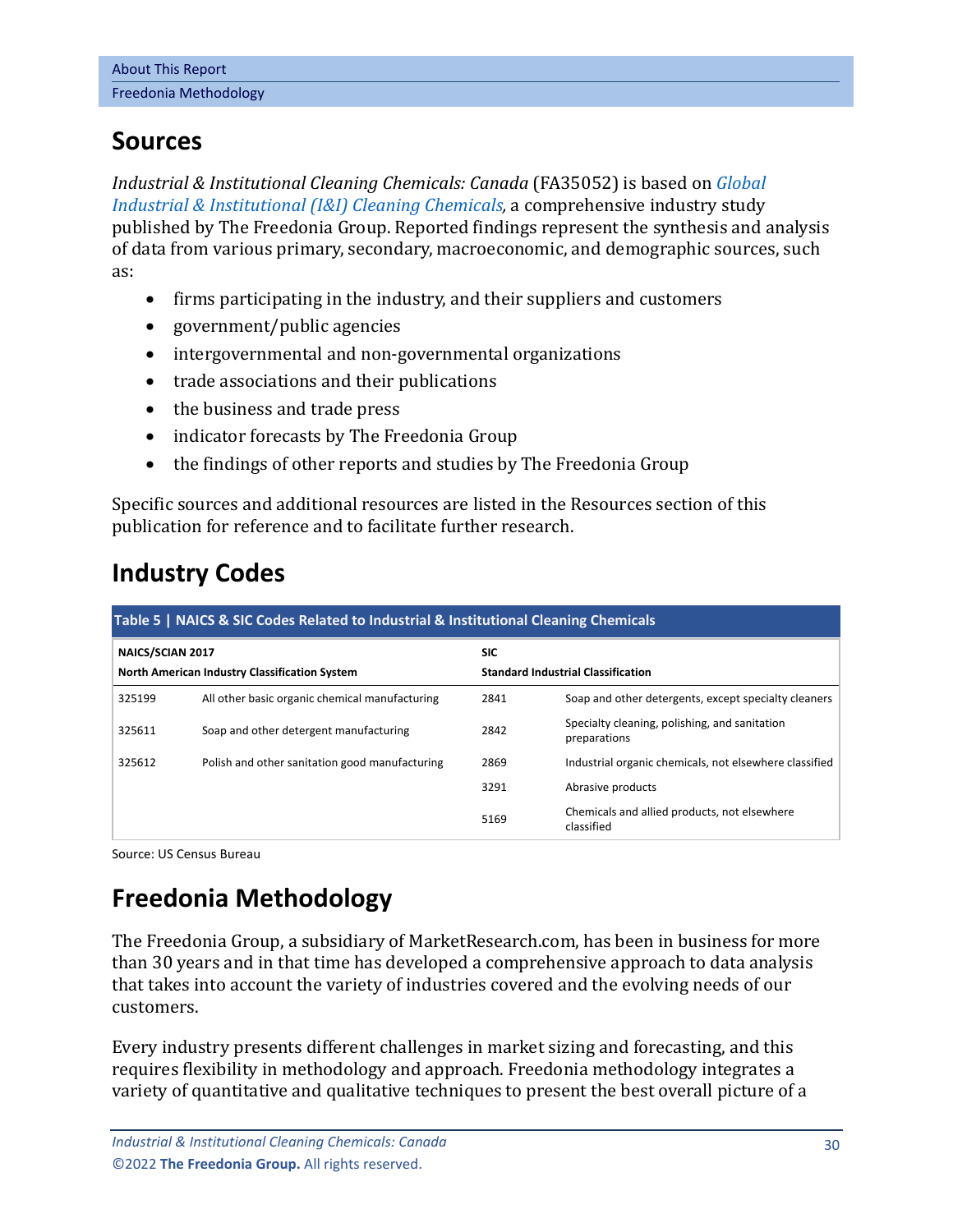| <b>About This Report</b> |
|--------------------------|
| Freedonia Methodology    |

market's current position as well as its future outlook: When published data are available, we make sure they are correct and representative of reality. We understand that published data often have flaws either in scope or quality, and adjustments are made accordingly. Where no data are available, we use various methodologies to develop market sizing (both top-down and bottom-up) and then triangulate those results to come up with the most accurate data series possible. Regardless of approach, we also talk to industry participants to verify both historical perspective and future growth opportunities.

Methods used in the preparation of Freedonia market research include, but are not limited to, the following activities: comprehensive data mining and evaluation, primary research, consensus forecasting and analysis, ratio analysis using key indicators, regression analysis, end use growth indices and intensity factors, purchase power parity adjustments for global data, consumer and end user surveys, market share and corporate sales analysis, product lifespan analysis, product or market life cycle analysis, graphical data modeling, long-term historical trend analysis, bottom-up and top-down demand modeling, and comparative market size ranking.

Freedonia quantifies trends in various measures of growth and volatility. Growth (or decline) expressed as an average annual growth rate (AAGR) is the least squares growth rate, which takes into account all available datapoints over a period. The volatility of datapoints around a least squares growth trend over time is expressed via the coefficient of determination, or  $r^2$ . The most stable data series relative to the trend carries an  $r^2$  value of 1.0; the most volatile – 0.0. Growth calculated as a compound annual growth rate (CAGR) employs, by definition, only the first and last datapoints over a period. The CAGR is used to describe forecast growth, defined as the expected trend beginning in the base year and ending in the forecast year. Readers are encouraged to consider historical volatility when assessing particular annual values along the forecast trend, including in the forecast year.

# **Copyright & Licensing**

The full report is protected by copyright laws of the United States of America and international treaties. The entire contents of the publication are copyrighted by The Freedonia Group.